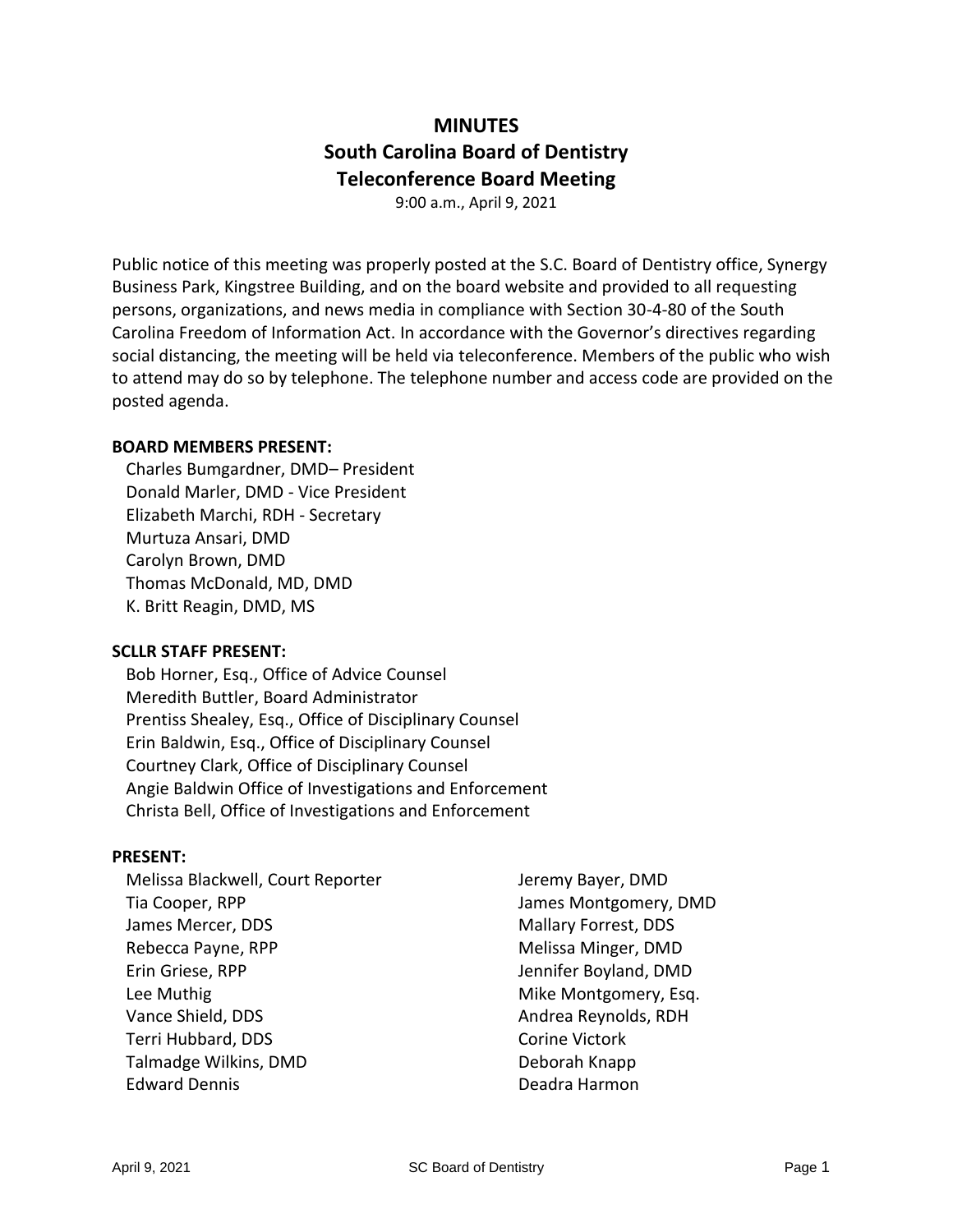**CALL TO ORDER**: President Bumgardner called the meeting to order at 9:06 a.m.

#### **APPROVAL OF AGENDA**

**Motion:** To approve the agenda. Marler/Marchi/approved.

#### **INTRODUCTION OF BOARD MEMBERS**

Each Board member provided a brief introduction of themselves.

#### **APPROVAL OF EXCUSED ABSENCES**

**Motion:** To approve Dr. Stewart's absence. Ansari/Marler/approved.

#### **APPROVAL OF MEETING MINUTES**

- **Motion:** To approve the minutes for the January 15, 2021 meeting. Ansari/McDonald/approved.
- **Motion:** To approve the minutes for the Orofacial Myofunctional Therapy Committee Meeting on February 19, 2021. Reagin/Marler/approved.
- **Motion:** To approve the minutes for the Nitrous Oxide Course Review Committee Meeting on February 19, 2021. McDonald/Ansari/approved.

#### **PRESIDENT'S REMARKS**

Dr. Bumgardner did not have any remarks.

### **STAFF REPORTS**

a. Office of Investigations and Enforcement Statistical Report

Ms. Angela Baldwin reported that in the first quarter of 2021 the Board had received fortyfive (45) complaints and closed twenty-two (22) cases. Ms. Baldwin highlighted the top five areas of complaints: failure to maintain/provide records, furnishing unnecessary or substandard items/service, improper or abusive billing practice, sub-standard patient care, and unprofessional conduct. Dr. Bumgardner requested clarification regarding complaints categorized as 'Misconduct'. Ms. Christa Bell provided the requested information and expounded on office procedures for prioritizing cases in light of immediate threats to the public's welfare. Dr. Bumgardner requested a report on what constitutes a 'priority complaint' for the next board meeting.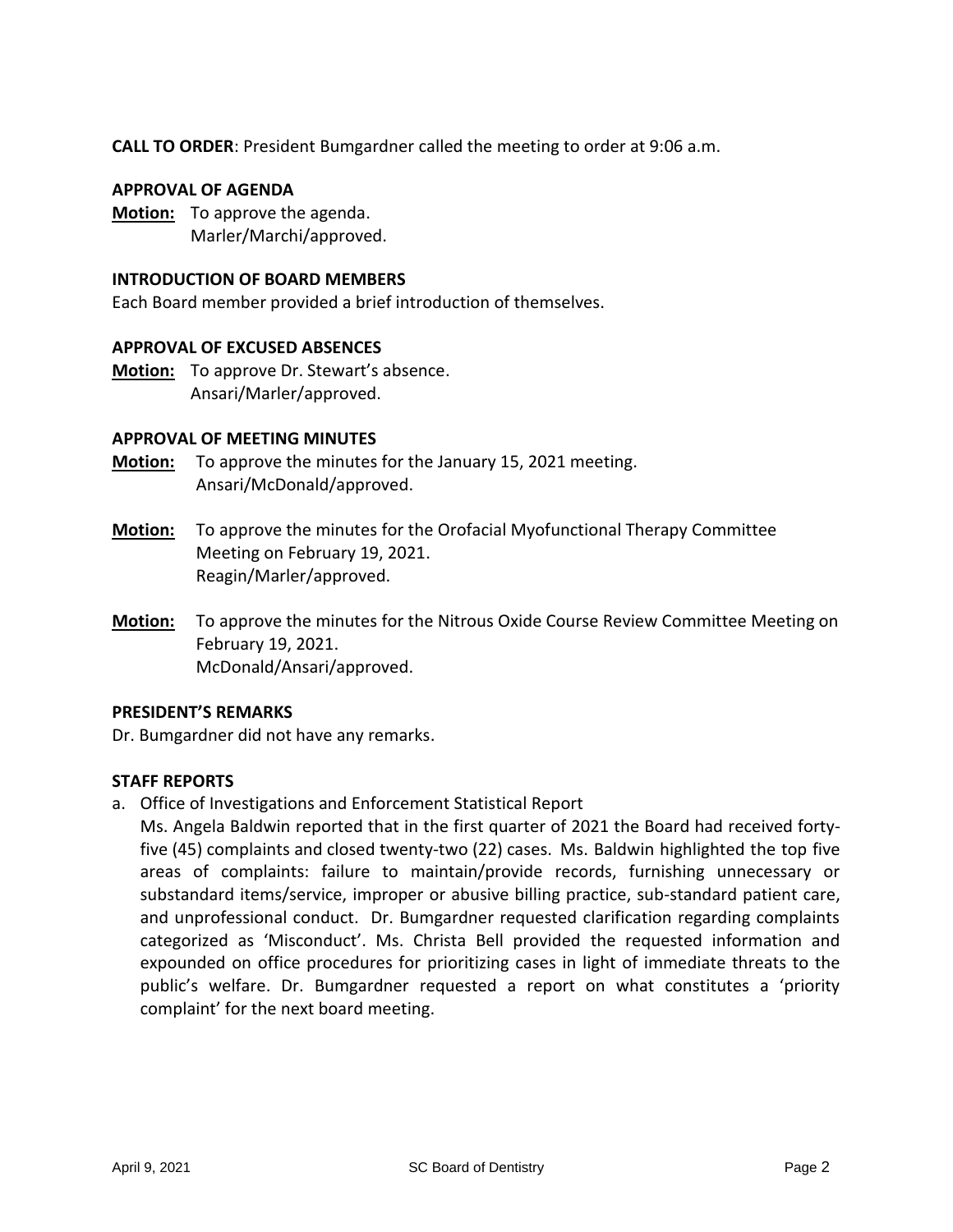b. Investigative Review Committee Report

Ms. Baldwin reported the IRC Committee met on March 18, 2021, recommending nine (9) cases for dismissal and three (3) formal complaints. Ms. Shealey requested an additional seven (7) cases be added to the IRC report, all are recommended for formal complaint.

- **Motion:** To accept the nine (9) cases for dismissal. Ansari/Reagin/approved.
- **Motion:** To accept the three (3) cases for formal complaint listed in the IRC report. Reagin/Marler/approved.
- **Motion:** To accept the seven (7) case for formal complaint added to the IRC report. Marler/Reagin/approved.
- c. Office of Disciplinary Counsel

Ms. Shealey reported there are currently nineteen (19) cases open. Of the open cases, eleven (11) are pending agreements, three (3) are pending hearings, two (2) are have been walked back to the IRC, and three (3) are pending advice. Since the last meeting on January 15, 2021, nine (9) cases have been closed.

**Motion:** To enter into closed session for hearing of 2015-123. Brown/Ansari/approved.

### **DISCIPLINARY HEARING**

a. 2015-123 Release from Board Order

The respondent was present before the Board for a closed hearing. Respondent was represented by Mike Montgomery, Esq. and joined by witness Leah Wilkins, DMD. Disciplinary hearings are recorded by a certified court reporter in the event a verbatim transcript is necessary.

- **Motion:** To release respondent from Board Order 2015-123, effective April 9, 2021. Reagin/Ansari/approved.
- **Motion:** To return to open session. Marchi/Marler/approved.

#### **APPLICATION HEARING**

a. Terri Hubbard, DDS

Dr. Hubbard appeared before the Board for an application hearing. She was not represented by counsel and was sworn in by the court reporter. Hearings are recorded by a certified court reporter in the event a verbatim transcript is necessary.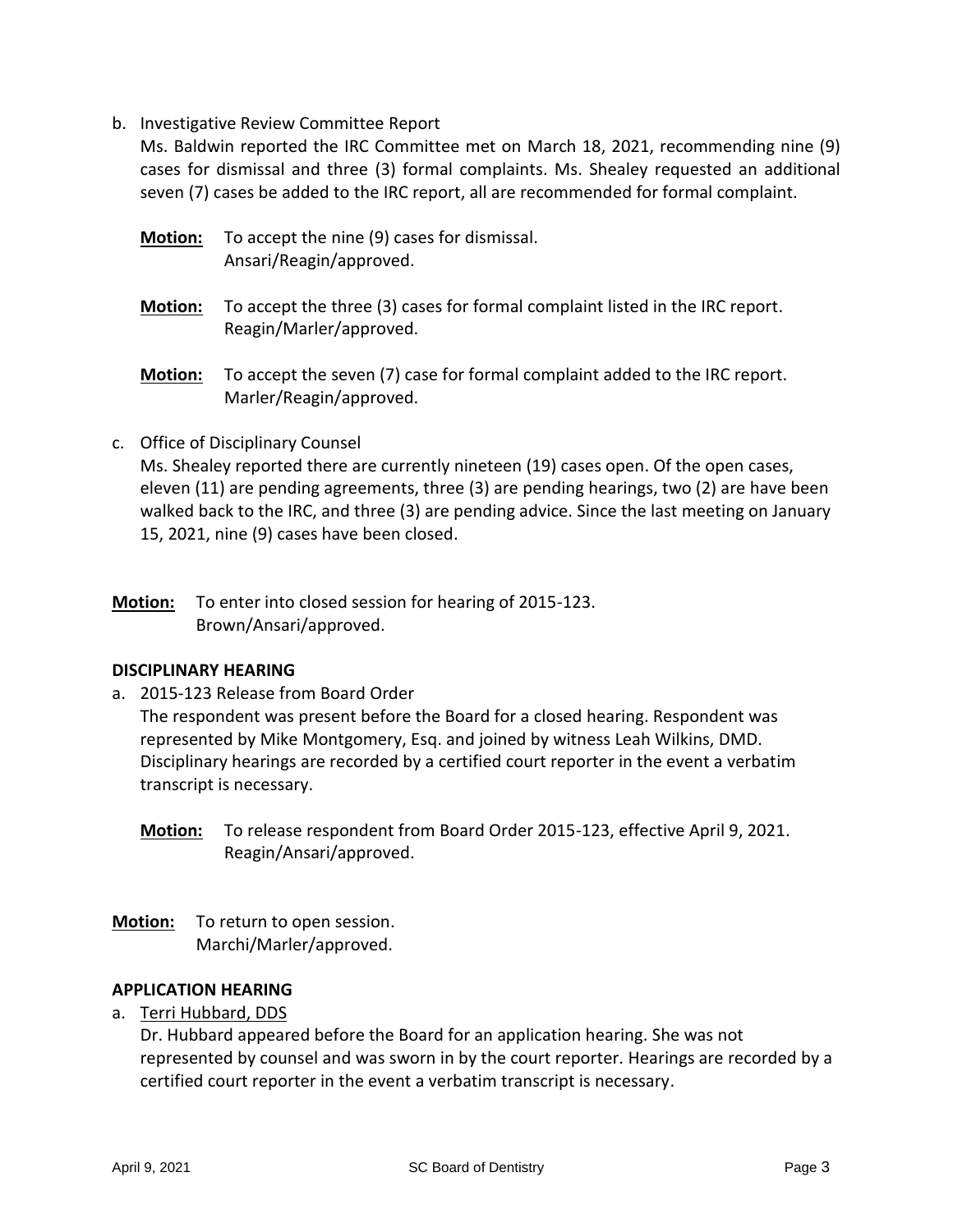**Motion:** To approve Dr. Hubbard's application for reinstatement. Brown/McDonald/approved.

### b. Andrea Reynolds, RDH

Ms. Reynolds appeared before the Board for an application hearing. She was not represented by counsel and was sworn in by the court reporter. Hearings are recorded by a certified court reporter in the event a verbatim transcript is necessary.

**Motion:** To approve Ms. Reynold's reinstatement application. Reagin/Ansari/approved.

#### c. Vance Shields, DDS

Dr. Shields appeared before the Board for an application hearing. He was not represented by counsel and was sworn in by the court reporter. Hearings are recorded by a certified court reporter in the event a verbatim transcript is necessary.

- **Motion:** To approve Dr. Shield's reinstatement application. Reagin
- **Motion:** To enter into executive session for legal advice. McDonald/Marler
- Dr. Reagin withdrew his motion.
- **Motion:** To enter into executive session for legal advice. Ms. Buttler was requested to join the session. McDonald/March/approved.
- **Motion:** To enter into public session. Marler/Ansari/approved.

Board President, Dr. Bumgardner, noted for the record that no votes or actions were taken while in executive session.

**Motion:** Due to incomplete application, Dr. Shield's to remain in Active in Renewal status for seven days. Upon submission of CE compliance within the allowed time period, Board staff is delegated the ability to issue reinstatement of licensure. McDonald/Ansari/approved.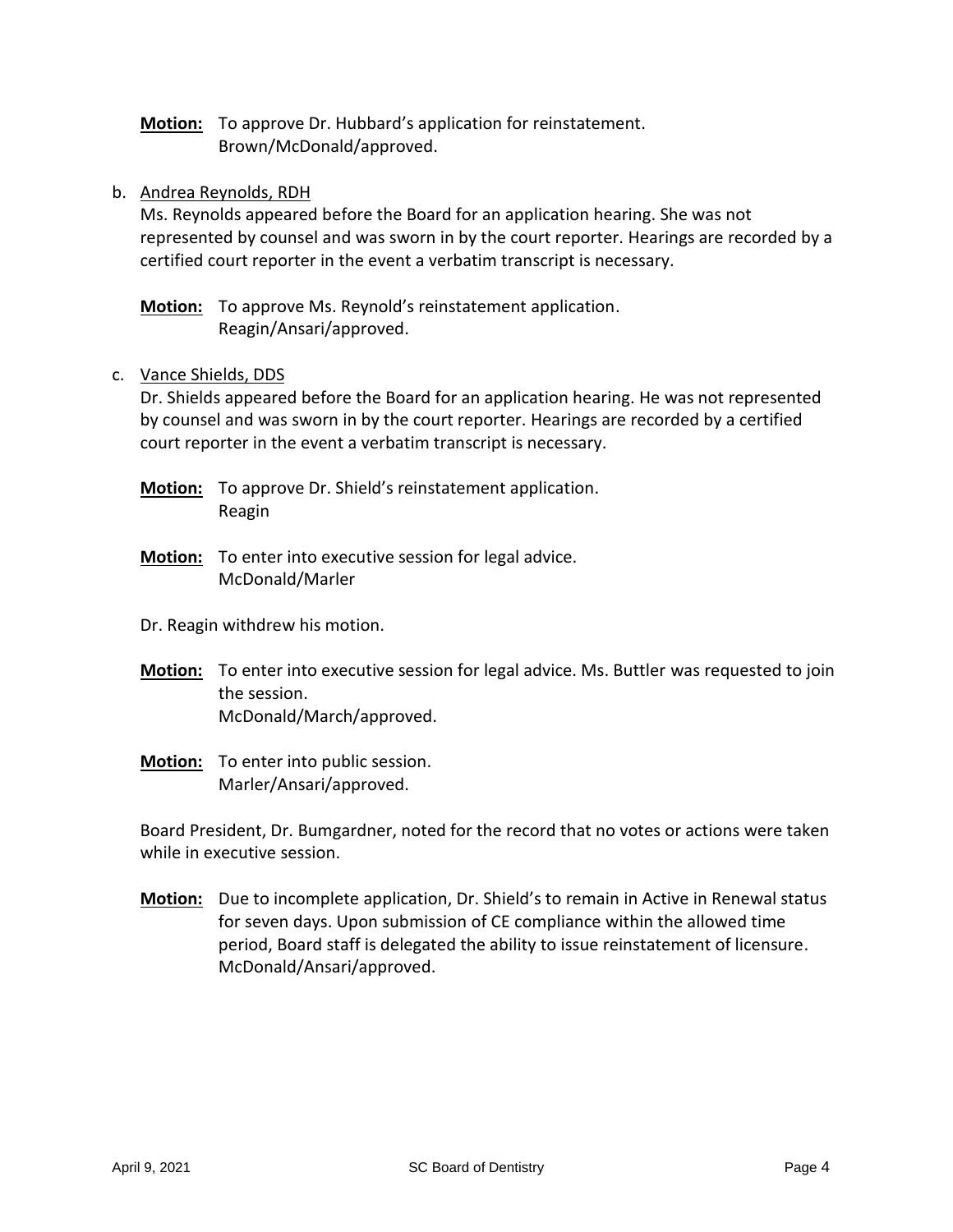#### d. Lyndon Alford, DMD

Dr. Alford did not appear before the Board for an application hearing. Hearings are recorded by a certified court reporter in the event a verbatim transcript is necessary.

**Motion:** To deny Dr. Alford's renewal application due to continuing education noncompliance. McDonald/Ansari/approved.

#### e. Jennifer Boyland, DMD

Dr. Boyland appeared before the Board for an application hearing. She was not represented by counsel and was sworn in by the court reporter. Hearings are recorded by a certified court reporter in the event a verbatim transcript is necessary.

**Motion:** To approve Dr. Boyland's reinstatement application. McDonald/Ansari/approved.

#### f. Melissa Minger, DMD

Dr. Minger appeared before the Board for an application hearing. She was not represented by counsel and was sworn in by the court reporter. Hearings are recorded by a certified court reporter in the event a verbatim transcript is necessary.

**Motion:** Due to incomplete application, Dr. Minger will be allowed seven days to submit continuing education compliance documentation. Upon submission of CE compliance within the allowed time period, Board staff is delegated the ability to issue reinstatement of licensure. McDonald/Ansari/approved.

### g. Megan Bickers, RDH

Ms. Bickers did not appear before the Board for an application hearing. Hearings are recorded by a certified court reporter in the event a verbatim transcript is necessary.

**Motion:** To deny Ms. Bicker's reinstatement application for failing to appear. Reagin/Marler/approved.

### h. Mallory Forrest, DDS

Dr. Forrest appeared before the Board for an application hearing. She was not represented by counsel and was sworn in by the court reporter. Hearings are recorded by a certified court reporter in the event a verbatim transcript is necessary.

**Motion:** To approve Dr. Forrest's reinstatement application. Ansari/Brown/approved.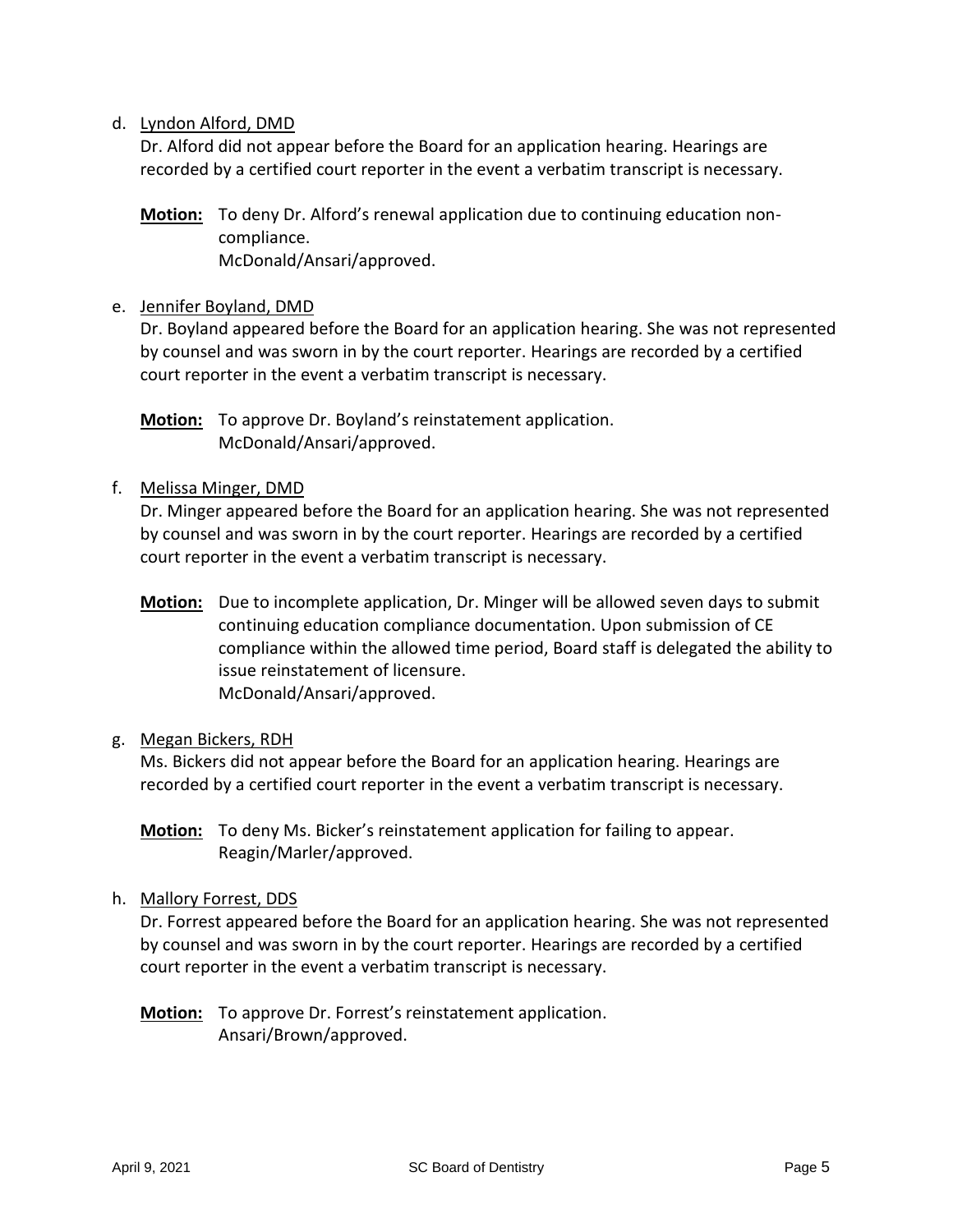**Motion:** To enter into closed session for application hearing. Brown/Marler/approved.

i. James Montgomery, DDS

Dr. Montgomery appeared before the Board for a hearing. He was represented by Edward J. Dennis IV, Esq. All parties were sworn in by the court reporter. Hearings are recorded by a certified court reporter in the event a verbatim transcript is necessary.

**Motion:** To reinstate Dr. Montgomery's general dentistry license without restrictions. Brown

Dr. McDonald requested amendment to the motion to include reinstatement of Dr. Montgomery's specialty license.

- **Motion:** To reinstate Dr. Montgomery's general and specialty dentistry licenses without restrictions. Brown/McDonald/approved.
- **Motion:** To enter into open session. Ansari/Marchi/approved.

### **REPORTS**

a. **AADB Annual Meeting Report** 

Dr. Brown presented the Board with the report for the AADB 2021 Mid-Year Meeting held virtually on February 26-28, 2021. Board member attendance included Dr. Brown, Dr. McDonald and Ms. Marchi. Dr. Brown provided a written report for Board member information summarizing the various sessions of the meeting.

b. Orofacial Myofunctional Therapy Committee Report

Ms. Marchi presented the proposed FAQ developed by the committee. The committee's research found that orofacial myofunctional therapy (OMT) does not fall under the scope of practice for dental hygiene and therefore cannot be regulated by the Board. Mr. Horner clarified that while OMT certification may require an educational background in dental hygiene or speech pathology, the therapy is not a function of dental hygiene and therefore licensees certified in OMT should not hold themselves as a dental hygienist while practicing OMT nor should they practice dental hygiene while administering therapy.

**Motion:** To accept the proposed FAQ. McDonald/Marchi

Dr. Brown and Dr. Bumgardner expressed concern over the wording in the FAQ. Dr. McDonald withdrew his motion.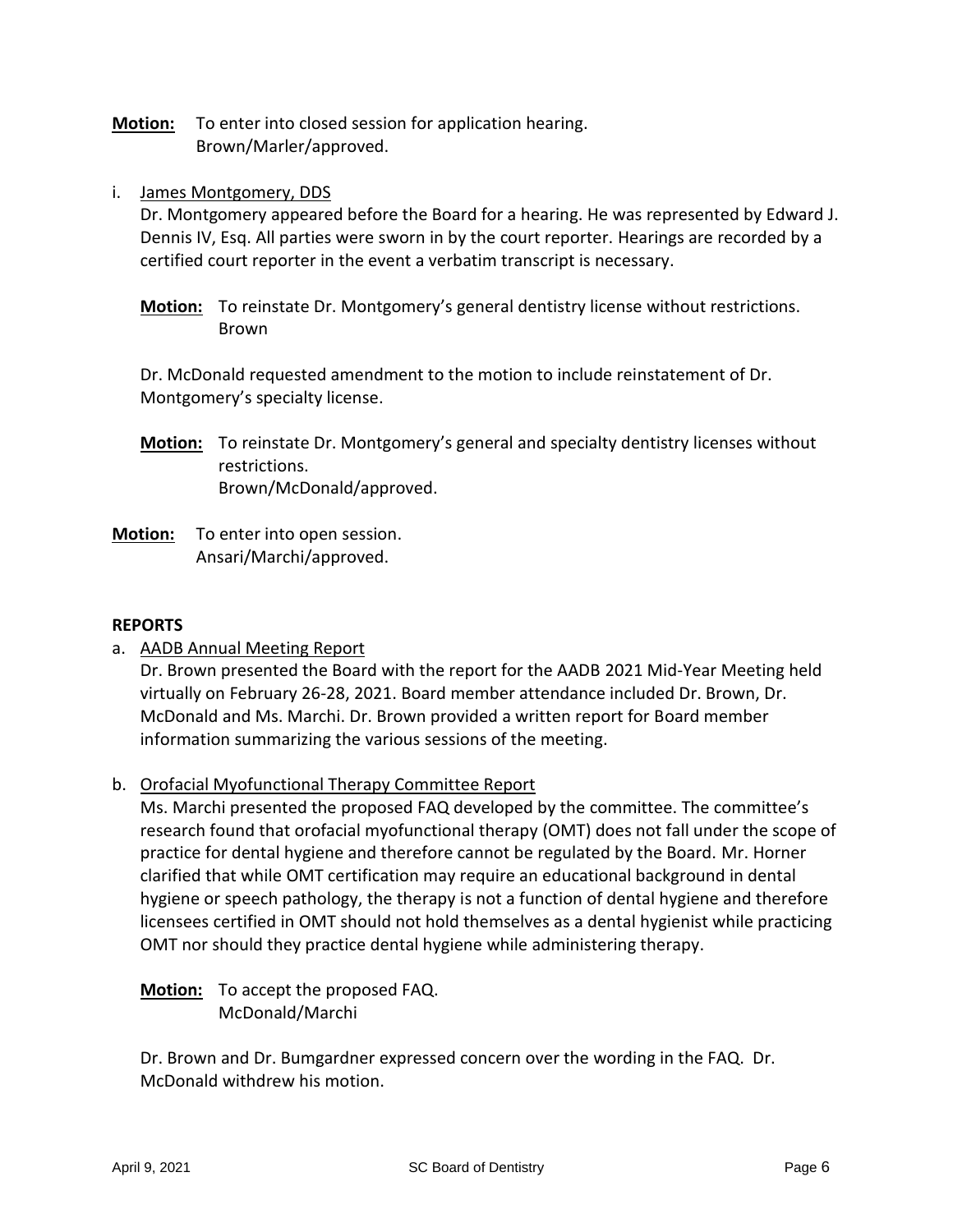### **Motion:** To table the item for July 9, 2021 meeting. McDonald/Marler/approved.

#### c. Nitrous Oxide Course Committee Report

Dr. McDonald informed the committee that after review it was found that public offering of courses for monitoring nitrous oxide are not readily available. Of the current providers approved, most offer the course as part of their educational degree/certification program. Dr. McDonald stated the course presented by Summerville Pediatrics is a well-developed course and recommends it for approval. Revisions to the current course approval policy was presented to the Board. Finding there are better qualified entities for reviewing course materials, the committee recommends revising the policy so that courses must attain PACE, CERP or other certifying agency in order to be accepted by the Board.

**Motion:** To accept the proposed policy revision. Reagin/Ansari/approved.

**Motion:** To accept the course provided by Summerville Pediatric Dentistry. McDonald/Brown/approved.

#### d. CODA Reaccreditation York Technical College

Ms. Marchi informed the Board CODA conducted a site visit for York Technical College via ZOOM. The visit lasted three days and conducted a very thorough study of the curriculum.

#### e. Administrator Report

Ms. Buttler reported there are currently 2,854 general dental licenses; 708 specialty licenses; 4,105 dental hygiene licenses; 5,241 dental assisting with nitrous oxide monitoring certificates; 174 dental technician licensees; and 7 orthodontic technicians. The Board's current cash balance as of February 28, 2021 is \$4,534,998.80.

Dental renewals closed at midnight on March 1, 2021, and licenses not renewed were changed to lapsed status on March 2, 2021. Ms. Buttler presented the Board with a comparative overview of lapsed licenses numbers for the past five renewal cycles.

Throughout the time period from January 1 to March 1, 2021, the Board office received numerous phone calls and emails regarding the late fee and why it was being applied if their license stated they expired on March 1, 2021. For each of these, board staff directed the licensee back to the statutes. Many licensees followed up with the comment that if the licensee expiration date had stated December 31, 2020, then they wouldn't have waited till after to renew. With the shift of the renewal period to showing expiration date of 12/31/2022 and the late renewal period from January 1, 2023 to February 28, 2023, Ms. Buttler anticipate the board office will receive less of these calls/emails. Additionally, per the Board's practice act the Board office is required to mail a certified letter to all licensees who have not renewed by January 31, 2021. Ms. Buttler provided the Board members with a breakdown and anticipates this number will be significantly lower for the next renewal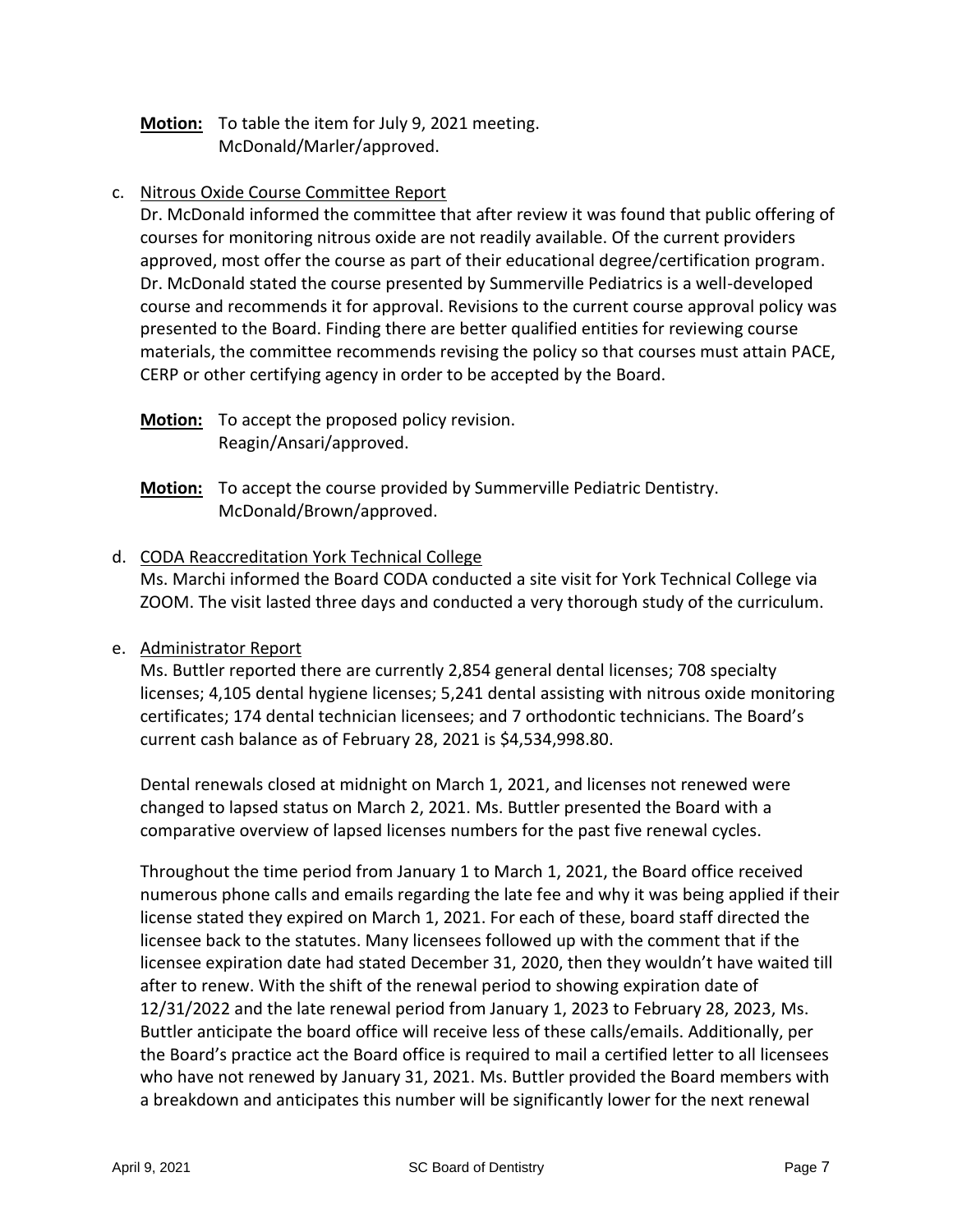cycle.

Ms. Buttler shared with the Board a press release from the Department of Defense regarding a grant to explore licensure compacts for military spouses.

On January 22, 2021, the Board office hosted the specialty examinations at the State Fire Academy. The Board office was slated to have 18 applicants sit for the exam but only 8 agreed to travel to take the exam. The day of the exam, only 6 applicants took the exams. The Board office was able to work with a few applicants and examiners to conduct an exam at a later date due to scheduling conflicts. The next specialty examination date is July 16, 2021.

The Board office is continuing to work on the ability to transfer the specialty exams to a virtual offering. Of the ADA approved specialty, six exams need to be developed. Ms. Buttler reported she has reached out to each of the specialty academies/societies listing on the ADA website requesting assistance in gathering individuals willing to assist in the creation of a state specialty exam. Most have expressed concern regarding exam development and maintenance. Most specialty organizations spend a considerable amount of time developing and maintaining examinations and therefore are apprehensive about a state exam not being held to the same standards. Ms. Buttler has also reached out to all the states listed on an ADA report as administering their own specialty examination. Of the twelve states listed, seven have replied that they no longer administer specialty exams. Most have delegated the examination requirement to the specialty organizations. Following further investigation and research, Ms. Buttler will include a full report at July meeting agenda.

Ms. Buttler stated a constant issue the Board office is presented with is verification of specialty licenses by credentialing agencies, licensing agencies, insurance companies, DEA offices and the general public. Due to the limitations of previous databases, the general and specialty license(s) were housed under the same record; resulting in the inability to look up the license by specialty license number. Additionally, the current system requires administrative processes that create unnecessary delay in processing and tracking. The Board office now has a more capable database and staff are separating out the general dentist licensed from the specialty dental license. This will result in both license number showing up on the licensee lookup and improved processing efficiency. Following completion of this project, the licensee lookup format will be updated.

Dr. McDonald expressed concern over foreign trained dentists who are unable to apply for dental specialty due to not meeting the requirements for general dentistry licensure. Dr. Bumgardner requested Board staff review to see if a regulation amendment could be done to assist with the situation and report at the July 9, 2021 meeting. Additionally, Dr. Bumgardner requested if follow-up had been done with ADEX regarding a dental hygienist being a Board representative. Ms. Buttler will contact CDCA and report at the next meeting.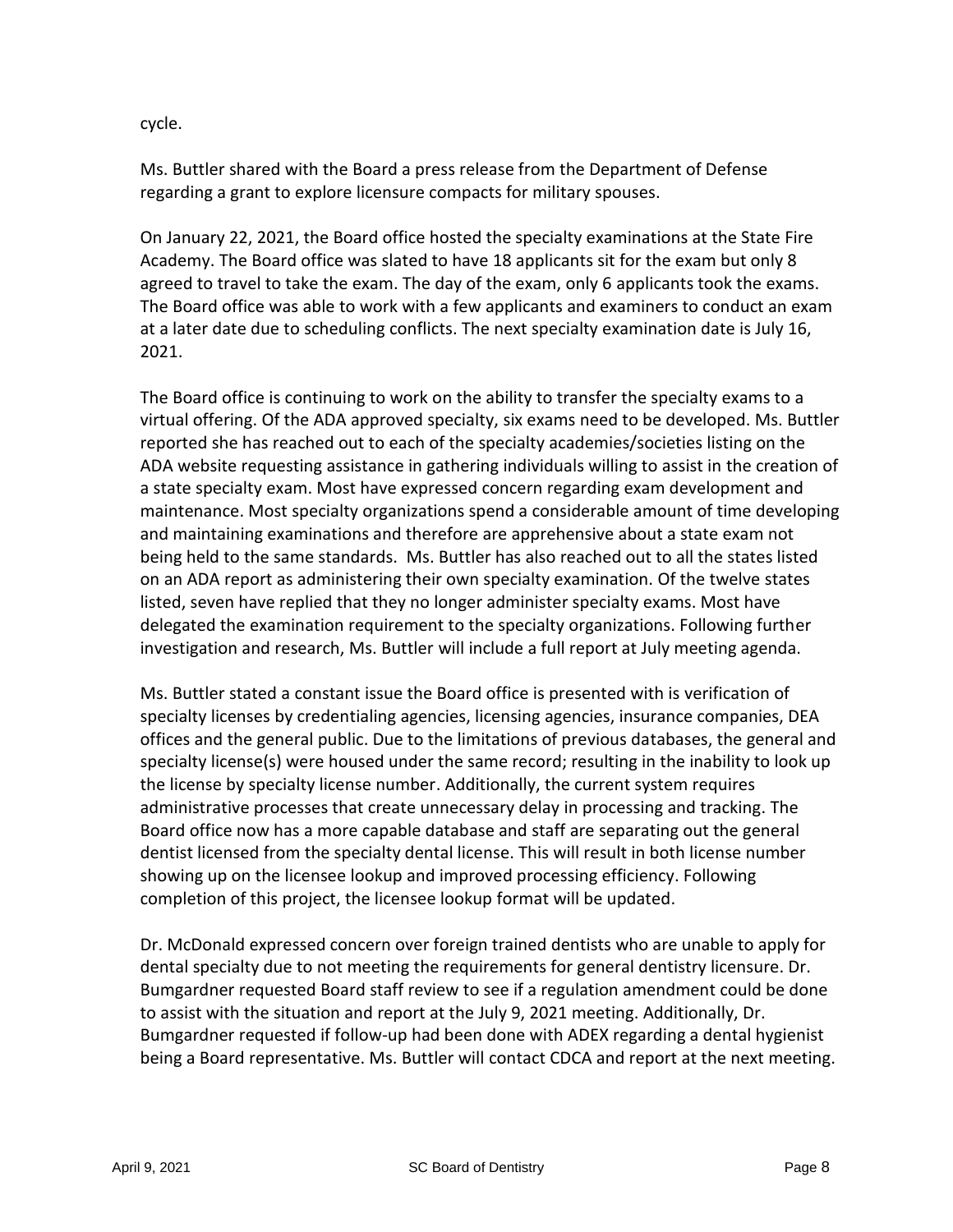#### **NEW BUSINESS**

- a. Clarification: Coronal Polishing performed by Dental Assistants
- Ms. Marchi stated the Board office had received an inquiry requesting clarification if a dental assistance, who took a course in coronal polishing, is allowed to perform the procedure. Following review of the published Summary of Procedures document, Ms. Marchi stated she found that only dental hygienists and expanded duty dental assistances would be able to perform coronal polishing. Dr. Bumgardner clarified that completion of a short course in coronal polishing would not qualify a dental assist to perform coronal polishing.

### b. Dental Scope of Practice: Testing and Diagnosis of Sleep Apnea

Members of the public present for the discussion included Rebecca Zekman, Johnathan Nessee, Dana Blaloc, and Jeremy Bayer. Dr. Bumgardner stated after review of SC Code of Law Section 40-15-70, the ability of licensed dentists to order home sleep tests was within the scope of practice. He advocated for a position statement be created. Dr. McDonald expressed in the interest of time that the Board appoint a committee to draft the statement and present at the July 9, 2021 meeting.

**Motion:** To create a committee tasked with developing a position statement on ordering of home sleep tests being within the SC dental scope of practice. McDonald/Ansari/approved.

Member of the committee to included Dr. Bumgardners, Dr. McDonald and interested members of the public.

- c. Dental Scope of Practice: Salivary Diagnostic Screening Tests Item was not discussed as resolution had been reached prior to the Board meeting.
- d. Revision of Policy: Infiltration of Anesthesia Course Approval Ms. Buttler presented a revised policy mirroring the revised policy for course approval of nitrous oxide monitoring certification courses.

**Motion:** To accept the proposed policy revision. McDonald/Ansari/approved.

- e. Review of Regulations 39-5 and Online Continuing Education Allowance Due to a continuation of the state of emergency as declared by the Governor, Dr. Bumgardner presented the amended CE requirements which would continue to allow licensee to attain 100% of the require CEs from online sources for the 2021-2022 renewal period.
	- **Motion:** To extend the allowance for 100% of the required CEs to be obtained via online sources for the 2021-2022 renewal cycle only. Marchi/McDonald/approved.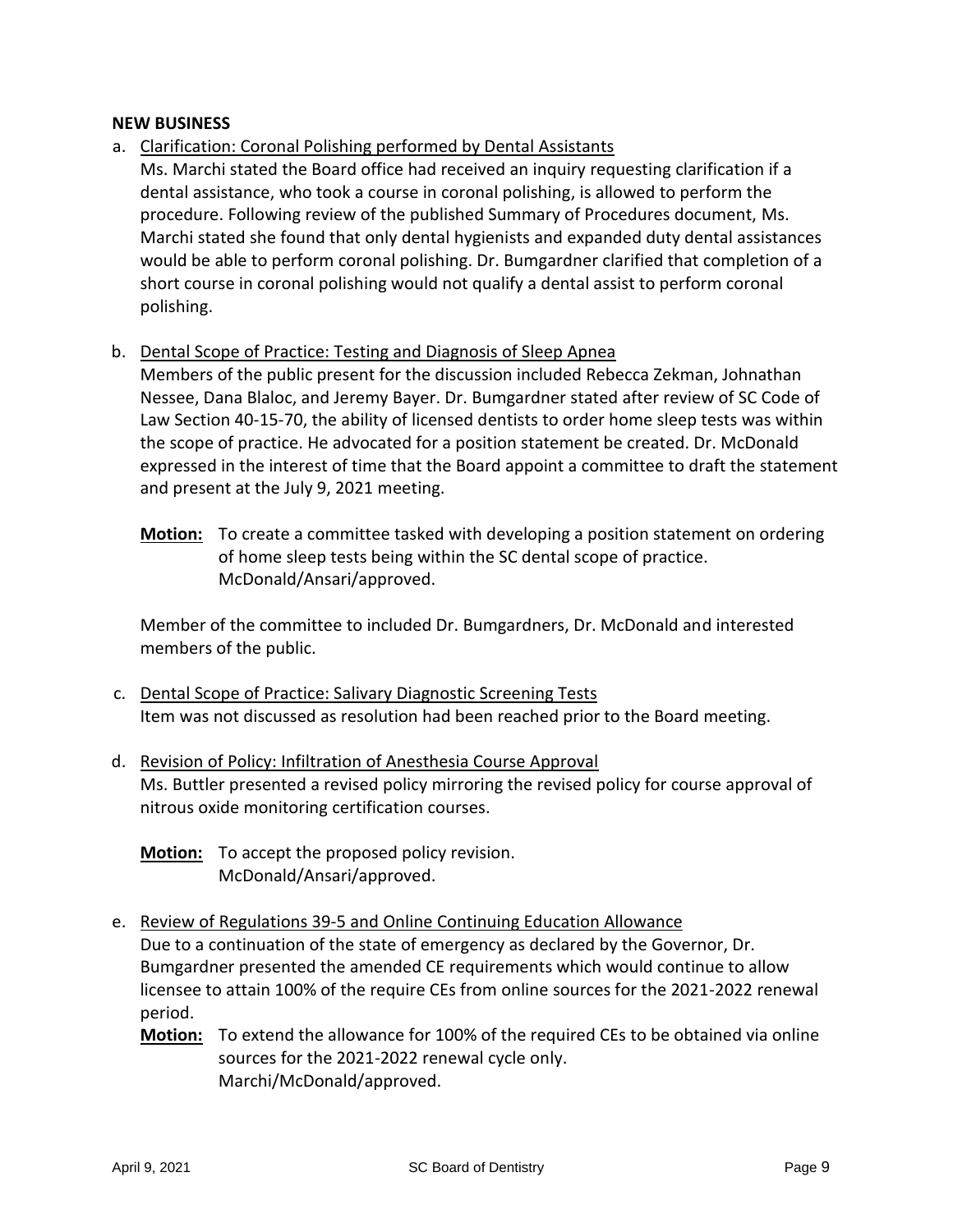# f. Continuing Education Requirements Clarification: Minimal Sedation and Licensure by Credential

Ms. Buttler presented her research regarding the applicability of SC Code of Law Section 40- 15-420(C). Following review with advice counsel, it was determined the requirement of the four hours in pharmacology, anesthesia, emergency medicine or sedation every two years was applicable only to licensees holding sedation permits. Dr. Bumgardner provided an alternative legal interpretation for the Board's consideration. Dr. McDonald stated that he had been involved with the promulgation of the legislation and it was the intent that CE requirement was only applicable to dentists permitted for sedation, not licensed dentists offering minimal sedation.

**Motion:** To clarify the requirement of the four hours in pharmacology, anesthesia, emergency medicine or sedation every two years is applicable only to dentist who hold a sedation permit for moderate or deep sedation. Marler/McDonald/approved.

Per request, Ms. Buttler reached out to CE Broker to determine if applicants for licensure by credential could submit the required CEs in CE Broker for administrative review. Per software limitations and viewing authority, the Board office would not be able to view non-SC licensee accounts and applicants not licensed by SC, would not be able to create a CE Broker account.

**Motion:** To require CE documentation be included with the application licensure by credential. Ansari/Marler/approved.

## g. Reinstatement Administrative Procedures and Policy Review

Ms. Buttler presented the Board will a policy crafted prior to 2003 which delegated reinstatement application approval authority to the Board administrator for reinstatement application submitted within the month following the close of renewals. A revised policy was presented to the Board, delegating authority to the administrator to approve reinstatement applications and requiring the licensees to appear at the second quarter Board meeting for ratification of approval.

**Motion:** To approve the revised policy. Ansari/Brown/approved.

Ms. Buttler presented an additional policy for Board consideration. The policy would delegate application approval authority for reinstatements to the Board president. The applicant would have to appear at the next scheduled meeting for ratification of approval. Dr. McDonald expressed concern over the policy as the Board is not able to issue temporary licensure.

**Motion:** To table the item for the July 9, 2021 meeting. McDonald/Brown/approved.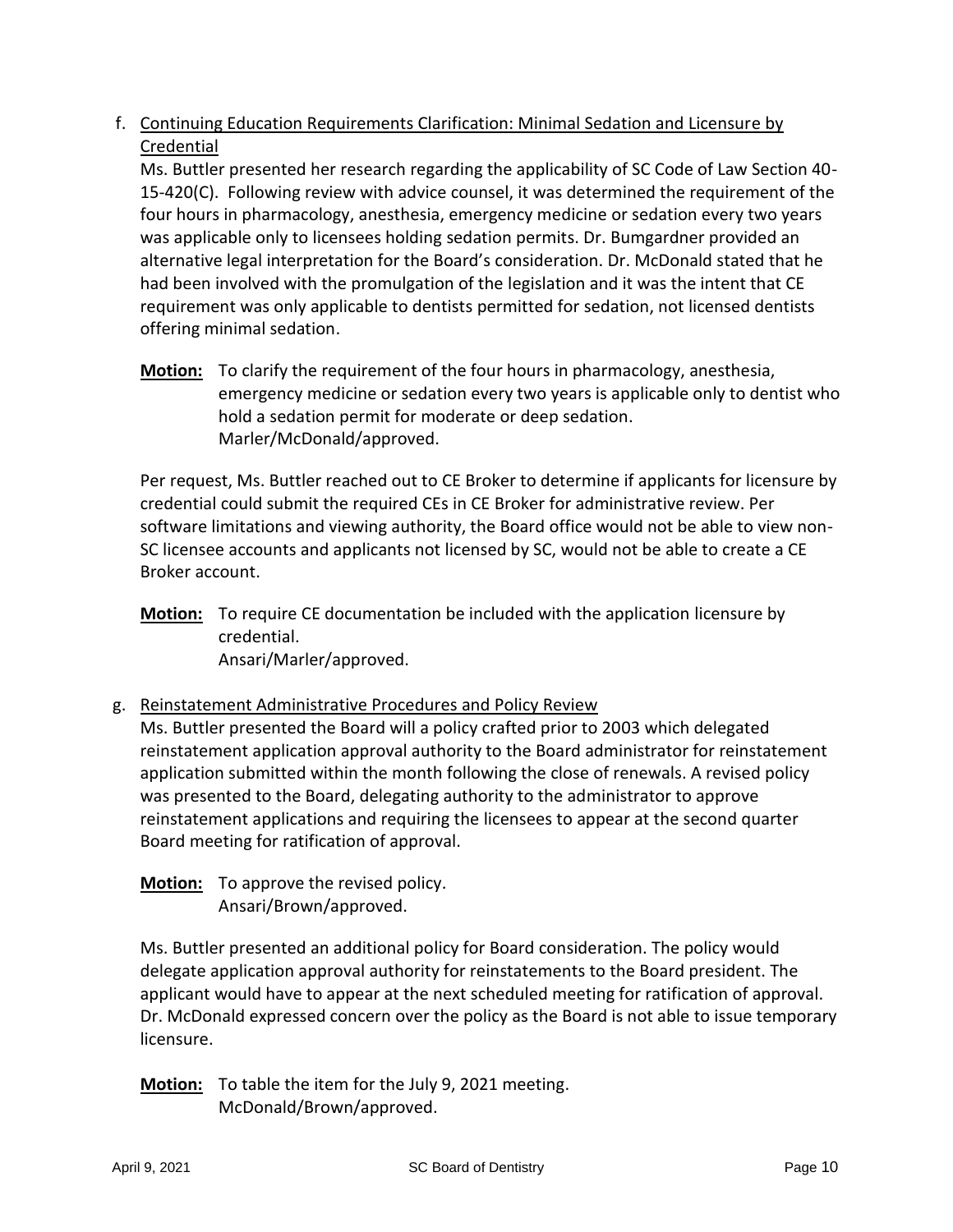Ms. Buttler stated with the review of the Board's applications, the reinstatement application only contains the requirement to show Hepatitis B Virus Immunization. Following review of the federal OSHA and CDC guidelines concerning vaccination, Ms. Buttler stated the Hepatitis B vaccination was a requirement of the employers but could not be found within statutes or regulations as a requirement of licensure.

**Motion:** To remove the Hepatitis B Virus immunization from the reinstatement application. Ansari/Brown/approved.

### h. Review of SC Code of Law Section 40-15-83

Dr. Bumgardner stated he is being made aware of an issue concerning corporately owned dental office closing and patient records no longer existing. He requested information from the Office of Investigations and Office of Disciplinary Counsel as to how this was being addressed and if the Board was utilizing the statutes which allows for civil penalties to be levied. Mr. Horner reminded the Board in order for the Board to issue civil penalties, a complaint must first be submitted and an investigation conducted. He stated it is rare that a complaint to come in reporting only a record keeping violation; it is usually combined with other violations. As a result, cases where fines are issued generally cover multiple violations. Ms. Shealy and Ms. Bell provided an overview of how the cases involving record keeping violations are handled and the typical course a cases follows.

### **LEGAL BUSINESS**

Mr. Horner reported that the Board office had received an inquiry regarding the dental scope of practice and micro-needling. In review of the medical practice act, micro-needling procedures constitutes surgery. Mr. Horner believes the medical board is taking the matter to the AGs office for review. Dr. Bumgardner stated he did find the procedure to be part of any CODA curriculum and therefore did not see it as within the scope of practice. The Board will await the AGs opinion for final determination of scope of practice.

### **STAFF REPORTS**

b. Investigative Review Committee Report

Ms. Shealy re-read the seven case numbers added to the IRC report. Previous reading contained an error.

### **PUBLIC COMMENTS**

None.

### **ANNOUNCEMENT**

Next Board Meeting is on July 9, 2021.